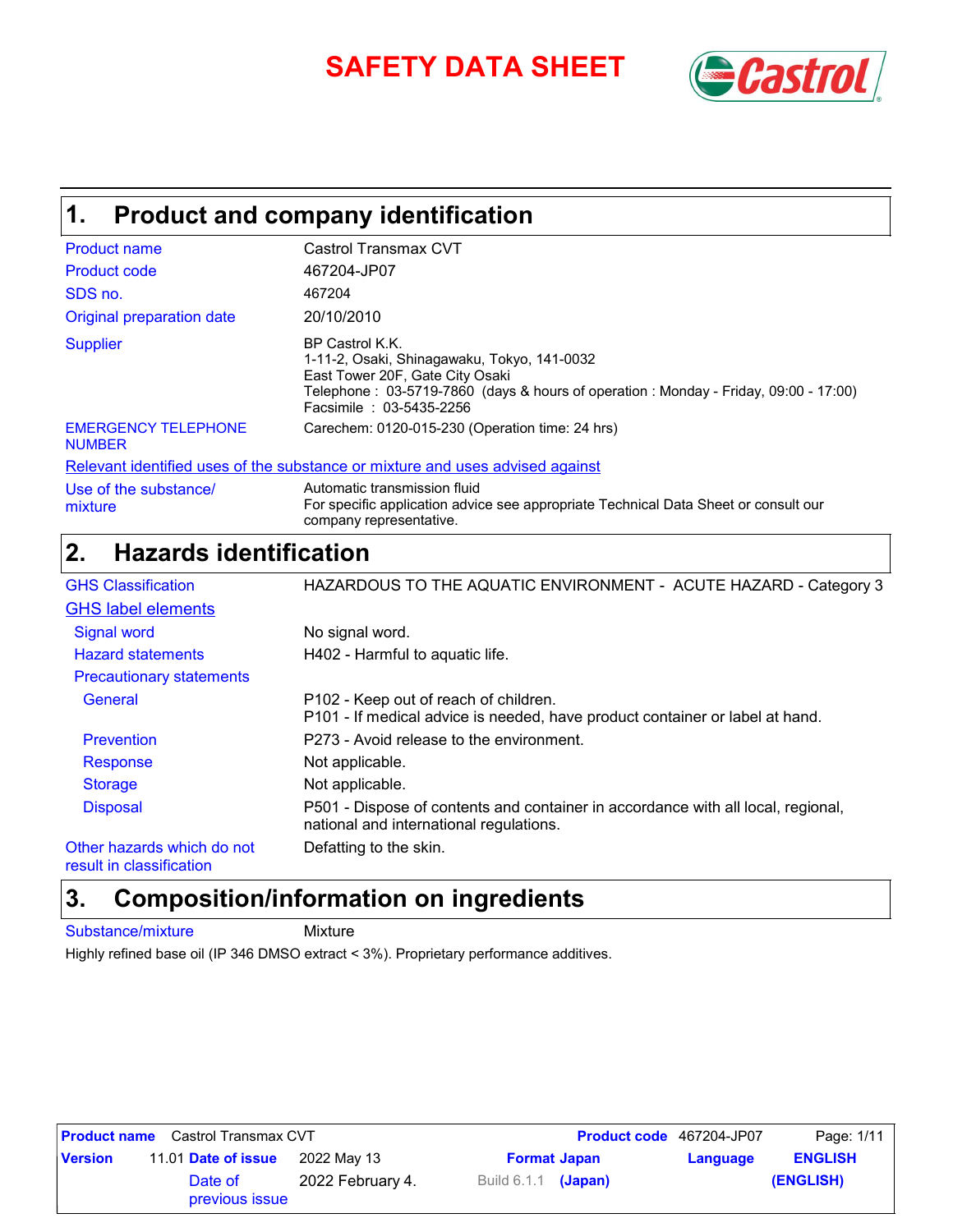## **3. Composition/information on ingredients**

| <u>sampoonnonninonninon on ingredicto</u>                                                                                                                                                                                                                           |               |                   |  |  |
|---------------------------------------------------------------------------------------------------------------------------------------------------------------------------------------------------------------------------------------------------------------------|---------------|-------------------|--|--|
| Ingredient name                                                                                                                                                                                                                                                     | $\frac{9}{6}$ | <b>CAS number</b> |  |  |
| Distillates (petroleum), hydrotreated light<br>paraffinic                                                                                                                                                                                                           | ≥50 - ≤75     | 64742-55-8        |  |  |
| Distillates (petroleum), hydrotreated heavy<br>paraffinic                                                                                                                                                                                                           | 225 - ≤50     | 64742-54-7        |  |  |
| 2-Propenoic acid, 2-methyl-, butyl ester,<br>polymer with N-[3-(dimethylamino)propyl]<br>-2-methyl-2-propenamide, dodecyl 2-methyl-<br>2-propenoate, eicosyl 2-methyl-<br>2-propenoate, hexadecyl 2-methyl-<br>2-propenoate and octadecyl 2-methyl-<br>2-propenoate | $≤10$         | 176487-46-0       |  |  |
| Lubricating oils (petroleum), C15-30,<br>hydrotreated neutral oil-based                                                                                                                                                                                             | ≤ $3.0$       | 72623-86-0        |  |  |
| Amines, polyethylenepoly-, reaction<br>products with succinic anhydride<br>polyisobutenyl derivs., borated                                                                                                                                                          | ≤ $3.0$       | 134758-95-5       |  |  |
| Distillates (petroleum), hydrotreated light<br>paraffinic                                                                                                                                                                                                           | ≤ $3.0$       | 64742-55-8        |  |  |
| dimantine                                                                                                                                                                                                                                                           | ≤ $0.30$      | 124-28-7          |  |  |
| 2-(2-heptadec-8-enyl-2-imidazolin-1-yl)<br>ethanol                                                                                                                                                                                                                  | $≤0.10$       | 95-38-5           |  |  |

**There are no additional ingredients present which, within the current knowledge of the supplier and in the concentrations applicable, are classified as hazardous to health or the environment and hence require reporting in this section.**

**Occupational exposure limits, if available, are listed in Section 8.**

**Applicability to local regulations are determined with consideration of reactions of constituents included in the formulation. Please see section 15 for regulatory information.**

## **First aid measures 4.**

| Description of necessary first aid measures       |                                                                                                                                                                                                                                                                                                |
|---------------------------------------------------|------------------------------------------------------------------------------------------------------------------------------------------------------------------------------------------------------------------------------------------------------------------------------------------------|
| Eye contact                                       | In case of contact, immediately flush eyes with plenty of water for at least 15<br>minutes. Eyelids should be held away from the eyeball to ensure thorough rinsing.<br>Check for and remove any contact lenses. Get medical attention.                                                        |
| <b>Inhalation</b>                                 | If inhaled, remove to fresh air. In case of inhalation of decomposition products in a<br>fire, symptoms may be delayed. The exposed person may need to be kept under<br>medical surveillance for 48 hours. Get medical attention if symptoms occur.                                            |
| <b>Skin contact</b>                               | Wash skin thoroughly with soap and water or use recognised skin cleanser.<br>Remove contaminated clothing and shoes. Wash clothing before reuse. Clean<br>shoes thoroughly before reuse. Get medical attention if symptoms occur.                                                              |
| Ingestion                                         | Do not induce vomiting unless directed to do so by medical personnel. Never give<br>anything by mouth to an unconscious person. If unconscious, place in recovery<br>position and get medical attention immediately. Get medical attention if adverse<br>health effects persist or are severe. |
| Meetimpertent symptome/offects, south and delayed |                                                                                                                                                                                                                                                                                                |

Most important symptoms/effects, acute and delayed

See Section 11 for more detailed information on health effects and symptoms.

Indication of immediate medical attention and special treatment needed, if necessary

Protection of first-aiders No action shall be taken involving any personal risk or without suitable training. It may be dangerous to the person providing aid to give mouth-to-mouth resuscitation.

|                | <b>Product name</b> Castrol Transmax CVT |                  |                       | <b>Product code</b> 467204-JP07 | Page: 2/11     |
|----------------|------------------------------------------|------------------|-----------------------|---------------------------------|----------------|
| <b>Version</b> | 11.01 Date of issue                      | 2022 Mav 13      | <b>Format Japan</b>   | Language                        | <b>ENGLISH</b> |
|                | Date of<br>previous issue                | 2022 February 4. | Build $6.1.1$ (Japan) |                                 | (ENGLISH)      |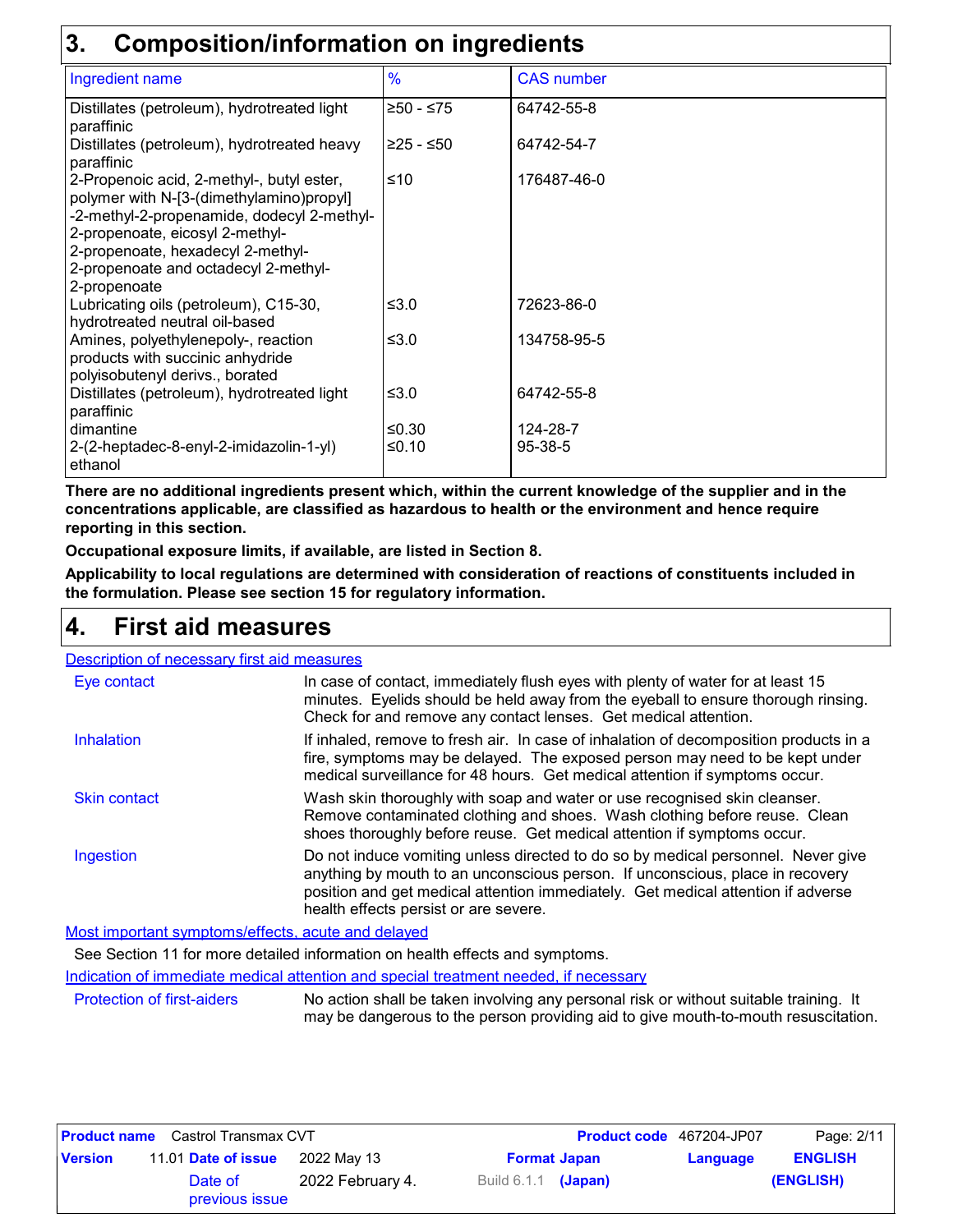# **4. First aid measures**

| 4.                                                | First ald measures                                 |                                                                                                                                                                                                                                                                          |  |
|---------------------------------------------------|----------------------------------------------------|--------------------------------------------------------------------------------------------------------------------------------------------------------------------------------------------------------------------------------------------------------------------------|--|
|                                                   | Notes to physician                                 | Treatment should in general be symptomatic and directed to relieving any effects.<br>In case of inhalation of decomposition products in a fire, symptoms may be delayed.<br>The exposed person may need to be kept under medical surveillance for 48 hours.              |  |
|                                                   | <b>Specific treatments</b>                         | No specific treatment.                                                                                                                                                                                                                                                   |  |
| 5.                                                | <b>Firefighting measures</b>                       |                                                                                                                                                                                                                                                                          |  |
|                                                   | <b>Extinguishing media</b>                         |                                                                                                                                                                                                                                                                          |  |
| <b>Suitable</b>                                   |                                                    | Use foam or all-purpose dry chemical to extinguish.                                                                                                                                                                                                                      |  |
|                                                   | Not suitable                                       | Do not use water jet.                                                                                                                                                                                                                                                    |  |
| Specific hazards arising from<br>the chemical     |                                                    | Fire water contaminated with this material must be contained and prevented from<br>being discharged to any waterway, sewer or drain. In a fire or if heated, a pressure<br>increase will occur and the container may burst. This material is harmful to aquatic<br>life. |  |
|                                                   | <b>Hazardous thermal</b><br>decomposition products | Combustion products may include the following:<br>carbon oxides (CO, CO <sub>2</sub> ) (carbon monoxide, carbon dioxide)<br>nitrogen oxides (NO, NO <sub>2</sub> etc.)                                                                                                   |  |
| fire-fighters                                     | Special protective actions for                     | No action shall be taken involving any personal risk or without suitable training.<br>Promptly isolate the scene by removing all persons from the vicinity of the incident if<br>there is a fire.                                                                        |  |
| Special protective equipment<br>for fire-fighters |                                                    | Fire-fighters should wear positive pressure self-contained breathing apparatus<br>(SCBA) and full turnout gear.                                                                                                                                                          |  |

## **Accidental release measures 6.**

## Personal precautions, protective equipment and emergency procedures

| For non-emergency<br>personnel                       | Contact emergency personnel. No action shall be taken involving any personal risk<br>or without suitable training. Evacuate surrounding areas. Keep unnecessary and<br>unprotected personnel from entering. Do not touch or walk through spilt material.<br>Avoid breathing vapour or mist. Provide adequate ventilation. Put on appropriate<br>personal protective equipment. Floors may be slippery; use care to avoid falling.                                                                                        |
|------------------------------------------------------|--------------------------------------------------------------------------------------------------------------------------------------------------------------------------------------------------------------------------------------------------------------------------------------------------------------------------------------------------------------------------------------------------------------------------------------------------------------------------------------------------------------------------|
| For emergency responders                             | Entry into a confined space or poorly ventilated area contaminated with vapour, mist<br>or fume is extremely hazardous without the correct respiratory protective equipment<br>and a safe system of work. Wear self-contained breathing apparatus. Wear a<br>suitable chemical protective suit. Chemical resistant boots. See also the<br>information in "For non-emergency personnel".                                                                                                                                  |
| <b>Environmental precautions</b>                     | Avoid dispersal of spilt material and runoff and contact with soil, waterways, drains<br>and sewers. Inform the relevant authorities if the product has caused environmental<br>pollution (sewers, waterways, soil or air). Water polluting material. May be harmful<br>to the environment if released in large quantities.                                                                                                                                                                                              |
| Methods and material for containment and cleaning up |                                                                                                                                                                                                                                                                                                                                                                                                                                                                                                                          |
| <b>Small spill</b>                                   | Stop leak if without risk. Move containers from spill area. Absorb with an inert<br>material and place in an appropriate waste disposal container. Dispose of via a<br>licensed waste disposal contractor.                                                                                                                                                                                                                                                                                                               |
| Large spill                                          | Stop leak if without risk. Move containers from spill area. Approach the release<br>from upwind. Prevent entry into sewers, water courses, basements or confined<br>areas. Contain and collect spillage with non-combustible, absorbent material e.g.<br>sand, earth, vermiculite or diatomaceous earth and place in container for disposal<br>according to local regulations. Contaminated absorbent material may pose the<br>same hazard as the spilt product. Dispose of via a licensed waste disposal<br>contractor. |
|                                                      | In the case of spillage at sea approved dispersants may be used where authorised<br>by the appropriate government/regulatory authorities.                                                                                                                                                                                                                                                                                                                                                                                |

|                | <b>Product name</b> Castrol Transmax CVT |                  |                       | Product code 467204-JP07 | Page: 3/11     |
|----------------|------------------------------------------|------------------|-----------------------|--------------------------|----------------|
| <b>Version</b> | 11.01 Date of issue                      | 2022 May 13      | <b>Format Japan</b>   | Language                 | <b>ENGLISH</b> |
|                | Date of<br>previous issue                | 2022 February 4. | Build $6.1.1$ (Japan) |                          | (ENGLISH)      |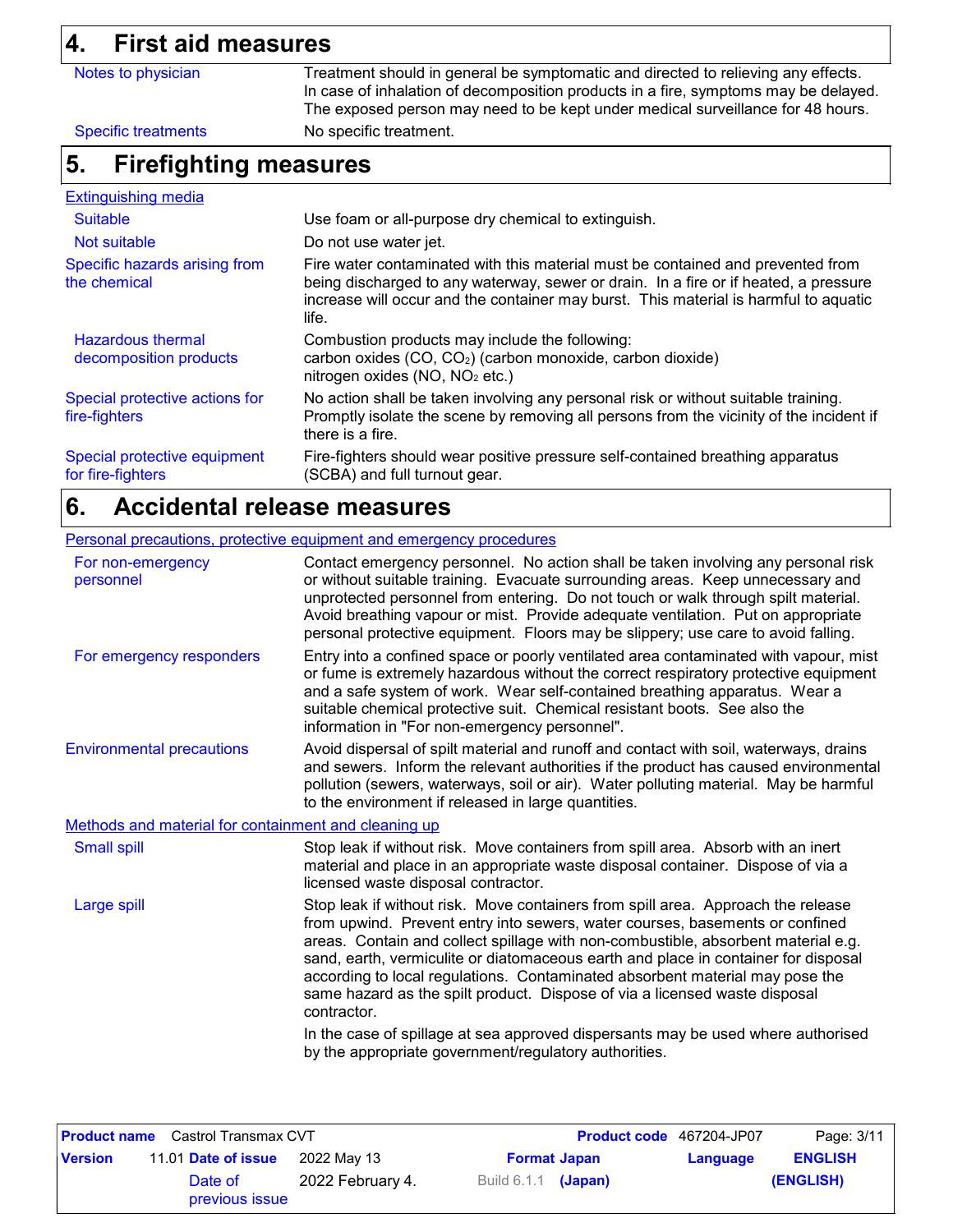## **Handling and storage 7.**

| <b>Protective measures</b>                | Put on appropriate personal protective equipment (see Section 8). Do not ingest.<br>Avoid contact with eyes, skin and clothing. Avoid breathing vapour or mist. Keep in<br>the original container or an approved alternative made from a compatible material,<br>kept tightly closed when not in use. Empty containers retain product residue and<br>can be hazardous. Do not reuse container. Avoid contact of spilt material and<br>runoff with soil and surface waterways.                                                                                                                  |
|-------------------------------------------|------------------------------------------------------------------------------------------------------------------------------------------------------------------------------------------------------------------------------------------------------------------------------------------------------------------------------------------------------------------------------------------------------------------------------------------------------------------------------------------------------------------------------------------------------------------------------------------------|
| Advice on general<br>occupational hygiene | Eating, drinking and smoking should be prohibited in areas where this material is<br>handled, stored and processed. Wash thoroughly after handling. Remove<br>contaminated clothing and protective equipment before entering eating areas. See<br>also Section 8 for additional information on hygiene measures.                                                                                                                                                                                                                                                                               |
| Conditions for safe storage               | Store in accordance with local regulations. Store in original container protected from<br>direct sunlight in a dry, cool and well-ventilated area, away from incompatible<br>materials (see Section 10) and food and drink. Keep container tightly closed and<br>sealed until ready for use. Store and use only in equipment/containers designed for<br>use with this product. Containers that have been opened must be carefully resealed<br>and kept upright to prevent leakage. Do not store in unlabelled containers. Use<br>appropriate containment to avoid environmental contamination. |
| Not suitable                              | Prolonged exposure to elevated temperature                                                                                                                                                                                                                                                                                                                                                                                                                                                                                                                                                     |

## **Exposure controls/personal protection 8.**

#### Control parameters

**Occupational exposure limits** 

| Ingredient name                                                      | <b>Exposure limits</b>                                                                                                        |
|----------------------------------------------------------------------|-------------------------------------------------------------------------------------------------------------------------------|
| Distillates (petroleum), hydrotreated light paraffinic               | Japan Society for Occupational Health<br>(Japan).<br>OEL-M: 3 mg/m <sup>3</sup> 8 hours. Issued/Revised:<br>1/1977 Form: Mist |
| Distillates (petroleum), hydrotreated heavy paraffinic               | Japan Society for Occupational Health<br>(Japan).<br>OEL-M: 3 mg/m <sup>3</sup> 8 hours. Issued/Revised:<br>1/1977 Form: Mist |
| Lubricating oils (petroleum), C15-30, hydrotreated neutral oil-based | Japan Society for Occupational Health<br>(Japan).<br>OEL-M: 3 mg/m <sup>3</sup> 8 hours. Issued/Revised:<br>1/1977 Form: Mist |
| Distillates (petroleum), hydrotreated light paraffinic               | Japan Society for Occupational Health<br>(Japan).<br>OEL-M: 3 mg/m <sup>3</sup> 8 hours. Issued/Revised:<br>1/1977 Form: Mist |

Recommended monitoring procedures iferits with exposure limits, personal, workplace atmosphere or biological monitoring may be required to determine the effectiveness of the ventilation or other control measures and/or the necessity to use respiratory protective equipment. Reference should be made to appropriate monitoring standards. Reference to national guidance documents for methods for the determination of hazardous substances will also be required.

|                | <b>Product name</b> Castrol Transmax CVT |                  |                       | <b>Product code</b> 467204-JP07 | Page: 4/11     |
|----------------|------------------------------------------|------------------|-----------------------|---------------------------------|----------------|
| <b>Version</b> | 11.01 Date of issue                      | 2022 May 13      | <b>Format Japan</b>   | Language                        | <b>ENGLISH</b> |
|                | Date of<br>previous issue                | 2022 February 4. | Build $6.1.1$ (Japan) |                                 | (ENGLISH)      |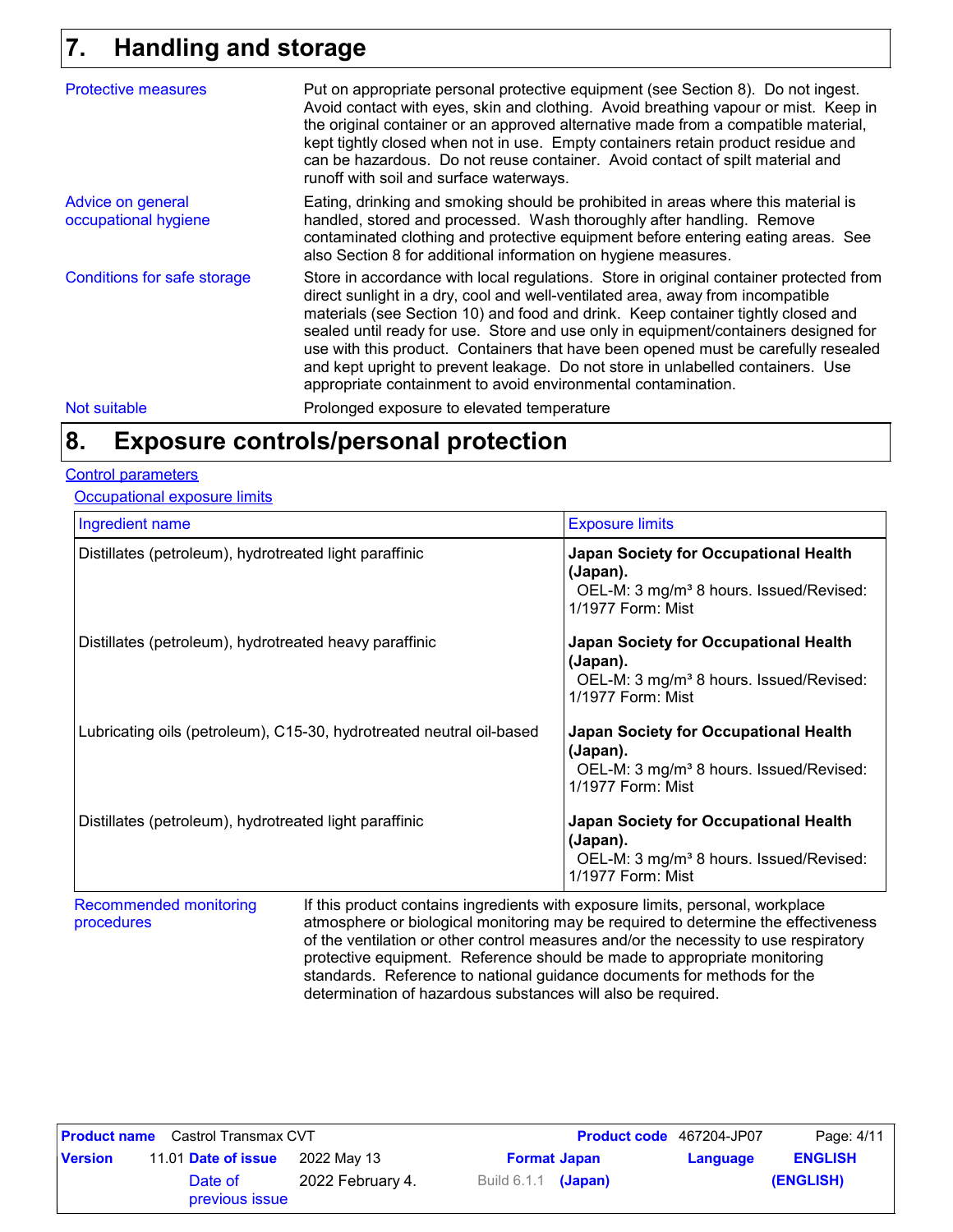# **8. Exposure controls/personal protection**

| Appropriate engineering<br>controls       | All activities involving chemicals should be assessed for their risks to health, to<br>ensure exposures are adequately controlled. Personal protective equipment should<br>only be considered after other forms of control measures (e.g. engineering controls)<br>have been suitably evaluated. Personal protective equipment should conform to<br>appropriate standards, be suitable for use, be kept in good condition and properly<br>maintained.<br>Your supplier of personal protective equipment should be consulted for advice on<br>selection and appropriate standards. For further information contact your national<br>organisation for standards.<br>Provide exhaust ventilation or other engineering controls to keep the relevant<br>airborne concentrations below their respective occupational exposure limits.<br>The final choice of protective equipment will depend upon a risk assessment. It is<br>important to ensure that all items of personal protective equipment are compatible. |
|-------------------------------------------|---------------------------------------------------------------------------------------------------------------------------------------------------------------------------------------------------------------------------------------------------------------------------------------------------------------------------------------------------------------------------------------------------------------------------------------------------------------------------------------------------------------------------------------------------------------------------------------------------------------------------------------------------------------------------------------------------------------------------------------------------------------------------------------------------------------------------------------------------------------------------------------------------------------------------------------------------------------------------------------------------------------|
| <b>Environmental exposure</b><br>controls | Emissions from ventilation or work process equipment should be checked to ensure<br>they comply with the requirements of environmental protection legislation. In some<br>cases, fume scrubbers, filters or engineering modifications to the process<br>equipment will be necessary to reduce emissions to acceptable levels.                                                                                                                                                                                                                                                                                                                                                                                                                                                                                                                                                                                                                                                                                 |
| <b>Individual protection measures</b>     |                                                                                                                                                                                                                                                                                                                                                                                                                                                                                                                                                                                                                                                                                                                                                                                                                                                                                                                                                                                                               |
| <b>Hygiene measures</b>                   | Wash hands, forearms and face thoroughly after handling chemical products, before<br>eating, smoking and using the lavatory and at the end of the working period.<br>Appropriate techniques should be used to remove potentially contaminated clothing.<br>Wash contaminated clothing before reusing. Ensure that eyewash stations and<br>safety showers are close to the workstation location.                                                                                                                                                                                                                                                                                                                                                                                                                                                                                                                                                                                                               |
| <b>Respiratory protection</b>             | In case of insufficient ventilation, wear suitable respiratory equipment.<br>The correct choice of respiratory protection depends upon the chemicals being<br>handled, the conditions of work and use, and the condition of the respiratory<br>equipment. Safety procedures should be developed for each intended application.<br>Respiratory protection equipment should therefore be chosen in consultation with<br>the supplier/manufacturer and with a full assessment of the working conditions.                                                                                                                                                                                                                                                                                                                                                                                                                                                                                                         |
| <b>Hand protection</b>                    | Wear protective gloves if prolonged or repeated contact is likely. Wear chemical<br>resistant gloves. Recommended: Nitrile gloves. The correct choice of protective<br>gloves depends upon the chemicals being handled, the conditions of work and use,<br>and the condition of the gloves (even the best chemically resistant glove will break<br>down after repeated chemical exposures). Most gloves provide only a short time of<br>protection before they must be discarded and replaced. Because specific work<br>environments and material handling practices vary, safety procedures should be<br>developed for each intended application. Gloves should therefore be chosen in<br>consultation with the supplier/manufacturer and with a full assessment of the<br>working conditions.                                                                                                                                                                                                               |
| Eye protection                            | Safety glasses with side shields.                                                                                                                                                                                                                                                                                                                                                                                                                                                                                                                                                                                                                                                                                                                                                                                                                                                                                                                                                                             |
| <b>Skin protection</b>                    | Use of protective clothing is good industrial practice.<br>Personal protective equipment for the body should be selected based on the task<br>being performed and the risks involved and should be approved by a specialist<br>before handling this product.<br>Cotton or polyester/cotton overalls will only provide protection against light<br>superficial contamination that will not soak through to the skin. Overalls should be<br>laundered on a regular basis. When the risk of skin exposure is high (e.g. when<br>cleaning up spillages or if there is a risk of splashing) then chemical resistant aprons<br>and/or impervious chemical suits and boots will be required.                                                                                                                                                                                                                                                                                                                         |
| Other skin protection                     | Appropriate footwear and any additional skin protection measures should be<br>selected based on the task being performed and the risks involved and should be<br>approved by a specialist before handling this product.                                                                                                                                                                                                                                                                                                                                                                                                                                                                                                                                                                                                                                                                                                                                                                                       |

|                | <b>Product name</b> Castrol Transmax CVT |                  |                            | Product code 467204-JP07 | Page: 5/11     |
|----------------|------------------------------------------|------------------|----------------------------|--------------------------|----------------|
| <b>Version</b> | 11.01 Date of issue                      | 2022 May 13      | <b>Format Japan</b>        | Language                 | <b>ENGLISH</b> |
|                | Date of<br>previous issue                | 2022 February 4. | Build 6.1.1 <b>(Japan)</b> |                          | (ENGLISH)      |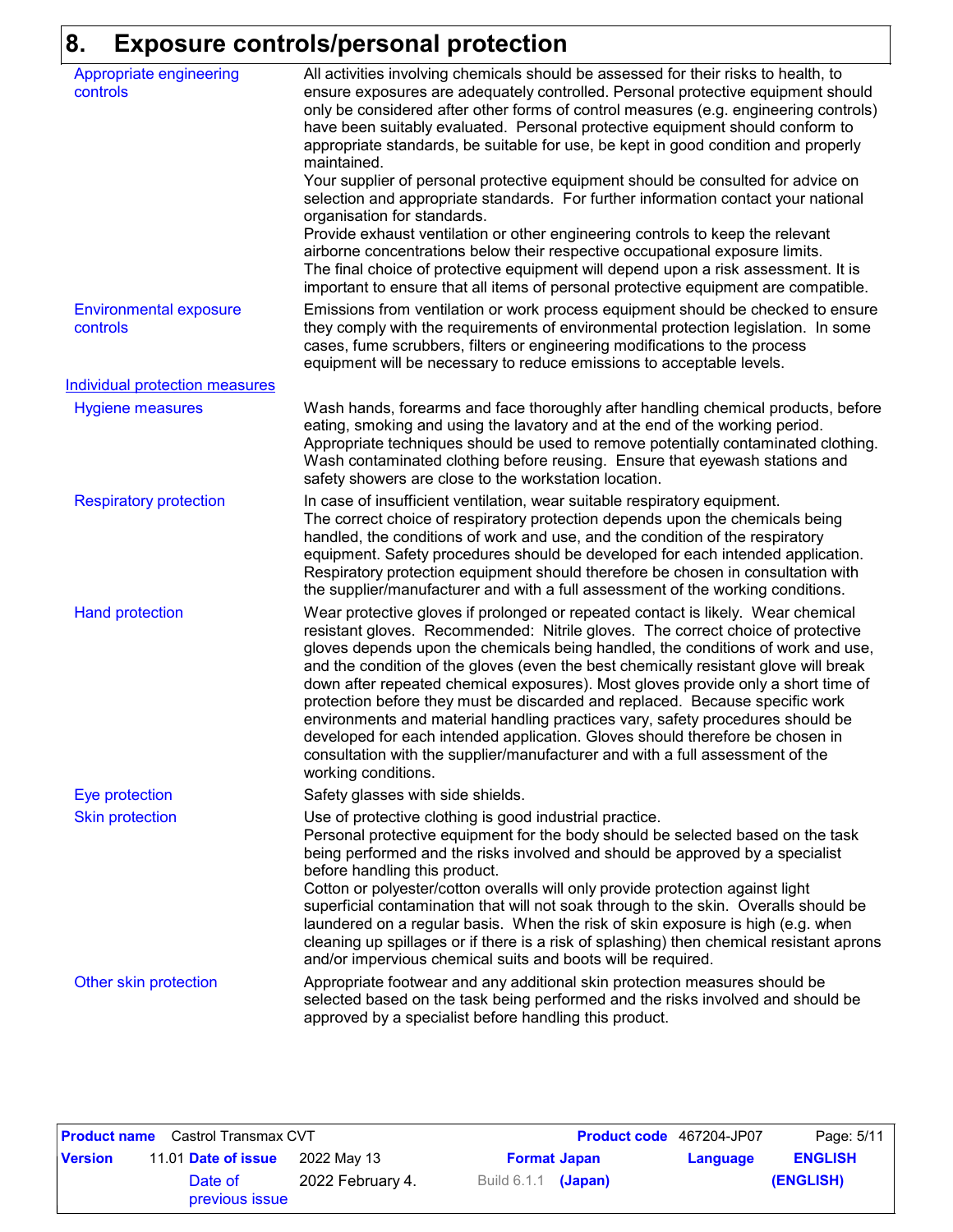# **9. Physical and chemical properties**

The conditions of measurement of all properties are at standard temperature and pressure unless otherwise indicated.

| Appearance                                                        |                                       |
|-------------------------------------------------------------------|---------------------------------------|
| <b>Physical state</b>                                             | Liquid.                               |
| Colour                                                            | Red.                                  |
| Odour                                                             | Mild                                  |
| pH                                                                | Not applicable.                       |
| Melting point/freezing point                                      | Not available.                        |
| Softening point                                                   | Not available.                        |
| <b>Boiling point, initial boiling</b><br>point, and boiling range | Not available.                        |
| <b>Flash point</b>                                                | Open cup: 208°C (406.4°F) [Cleveland] |

| Fire point                                                       | Not available. |
|------------------------------------------------------------------|----------------|
| <b>Evaporation rate</b>                                          | Not available. |
| <b>Flammability</b>                                              | Not available. |
| <b>Lower and upper</b><br>explosive (flammable)<br><b>limits</b> | Not available. |
| Vapour pressure                                                  | Not available. |

#### vailable.

|                                  |                                                                                |         | Vapour Pressure at 20°C |                    | Vapour pressure at 50°C |               |               |
|----------------------------------|--------------------------------------------------------------------------------|---------|-------------------------|--------------------|-------------------------|---------------|---------------|
|                                  | <b>Ingredient name</b>                                                         | $mm$ Hg | kPa                     | <b>Method</b>      | mm<br>Hg                | kPa           | <b>Method</b> |
|                                  | Distillates (petroleum),<br>hydrotreated light<br>paraffinic                   | 0.08    | < 0.011                 | <b>ASTM D 5191</b> |                         |               |               |
|                                  | Distillates (petroleum),<br>hydrotreated heavy<br>paraffinic                   | 0.08    | < 0.011                 | <b>ASTM D 5191</b> |                         |               |               |
|                                  | Lubricating oils<br>(petroleum), C15-30,<br>hydrotreated neutral oil-<br>based | < 0.08  | < 0.011                 | <b>ASTM D 5191</b> |                         |               |               |
|                                  | Distillates (petroleum),<br>hydrotreated light<br>paraffinic                   | < 0.08  | < 0.011                 | <b>ASTM D 5191</b> |                         |               |               |
| <b>Relative vapour density</b>   | Not available.                                                                 |         |                         |                    |                         |               |               |
| <b>Relative Density</b>          | Not available.                                                                 |         |                         |                    |                         |               |               |
| <b>Density</b>                   | $0.848$ g/cm <sup>3</sup> [15°C (59°F)]                                        |         |                         |                    |                         |               |               |
| Auto-ignition temperature        | Not available.                                                                 |         |                         |                    |                         |               |               |
|                                  | <b>Ingredient name</b>                                                         |         | $\rm ^{\circ}C$         | °F                 |                         | <b>Method</b> |               |
|                                  | Not listed.                                                                    |         |                         |                    |                         |               |               |
| <b>Decomposition temperature</b> | Not available.                                                                 |         |                         |                    |                         |               |               |

|                | <b>Product name</b> Castrol Transmax CVT |                  |                       | <b>Product code</b> 467204-JP07 | Page: 6/11     |
|----------------|------------------------------------------|------------------|-----------------------|---------------------------------|----------------|
| <b>Version</b> | 11.01 Date of issue                      | 2022 May 13      | <b>Format Japan</b>   | Language                        | <b>ENGLISH</b> |
|                | Date of<br>previous issue                | 2022 February 4. | Build $6.1.1$ (Japan) |                                 | (ENGLISH)      |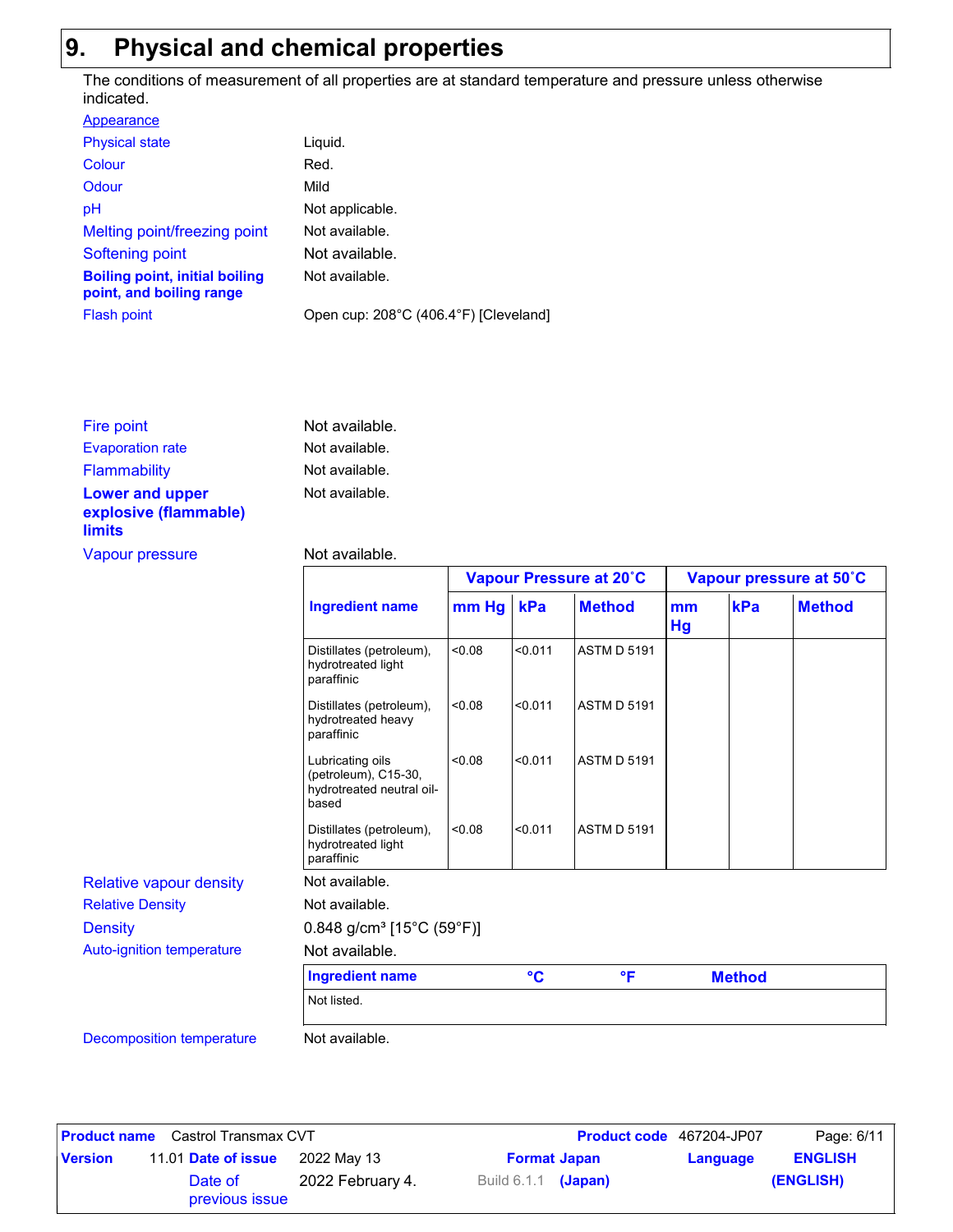# **9. Physical and chemical properties**

| Lower and upper explosion<br>limit/flammability limit | Not available.                                                                                                                                    |
|-------------------------------------------------------|---------------------------------------------------------------------------------------------------------------------------------------------------|
| <b>Volatility</b>                                     | Not available.                                                                                                                                    |
| <b>Critical temperature</b>                           | Not available.                                                                                                                                    |
| <b>Oxidising properties</b>                           | Not available.                                                                                                                                    |
| <b>Viscosity</b>                                      | Kinematic: 32.1 to 36 mm <sup>2</sup> /s (32.1 to 36 cSt) at $40^{\circ}$ C<br>Kinematic: 6.8 to 7.4 mm <sup>2</sup> /s (6.8 to 7.4 cSt) at 100°C |
| <b>Drop Point</b>                                     | Not available.                                                                                                                                    |
| Density                                               | 848 kg/m <sup>3</sup> (0.848 g/cm <sup>3</sup> ) at 15 <sup>°</sup> C                                                                             |
| <b>Solubility</b>                                     | insoluble in water.                                                                                                                               |
| Solubility at room temperature<br>(g/l)               | Not available.                                                                                                                                    |
| <b>Dispersibility properties</b>                      | Not available.                                                                                                                                    |
| Partition coefficient (LogKow)                        | Not applicable.                                                                                                                                   |
| <b>Remarks</b>                                        | Not available.                                                                                                                                    |
| <b>Particle characteristics</b>                       |                                                                                                                                                   |
| Median particle size                                  | Not applicable.                                                                                                                                   |

## **Stability and reactivity 10.**

| <b>Reactivity</b>                          | No specific test data available for this product. Refer to Conditions to avoid and<br>Incompatible materials for additional information.                                   |
|--------------------------------------------|----------------------------------------------------------------------------------------------------------------------------------------------------------------------------|
| <b>Chemical stability</b>                  | The product is stable.                                                                                                                                                     |
| Possibility of hazardous<br>reactions      | Under normal conditions of storage and use, hazardous reactions will not occur.<br>Under normal conditions of storage and use, hazardous polymerisation will not<br>occur. |
| Conditions to avoid                        | Avoid all possible sources of ignition (spark or flame).                                                                                                                   |
| Incompatible materials                     | Reactive or incompatible with the following materials: oxidising materials.                                                                                                |
| <b>Hazardous decomposition</b><br>products | Under normal conditions of storage and use, hazardous decomposition products<br>should not be produced.                                                                    |

#### **Toxicological information 11.**

| <b>Acute toxicity</b>                                  |           |                |                         |                 |                |
|--------------------------------------------------------|-----------|----------------|-------------------------|-----------------|----------------|
| <b>Product/ingredient</b><br>name                      |           | <b>Species</b> | <b>Result</b>           | <b>Exposure</b> | <b>Remarks</b> |
| 2-(2-heptadec-8-enyl-<br>2-imidazolin-1-yl)<br>ethanol | LD50 Oral | Rat            | 500 to 5000 mg/ -<br>kg |                 | ٠              |
| <b>Irritation/Corrosion</b>                            |           |                |                         |                 |                |
| No data available                                      |           |                |                         |                 |                |
| <b>Sensitiser</b>                                      |           |                |                         |                 |                |
| No data available                                      |           |                |                         |                 |                |
| Carcinogenicity                                        |           |                |                         |                 |                |
| No data available                                      |           |                |                         |                 |                |
| <b>Mutagenicity</b>                                    |           |                |                         |                 |                |
| No data available                                      |           |                |                         |                 |                |
| Teratogenicity                                         |           |                |                         |                 |                |
| No data available                                      |           |                |                         |                 |                |
|                                                        |           |                |                         |                 |                |
|                                                        |           |                |                         |                 |                |

|                | <b>Product name</b> Castrol Transmax CVT |                  |                       | <b>Product code</b> 467204-JP07 |          | Page: 7/11     |
|----------------|------------------------------------------|------------------|-----------------------|---------------------------------|----------|----------------|
| <b>Version</b> | 11.01 Date of issue                      | 2022 May 13      | <b>Format Japan</b>   |                                 | Language | <b>ENGLISH</b> |
|                | Date of<br>previous issue                | 2022 February 4. | Build $6.1.1$ (Japan) |                                 |          | (ENGLISH)      |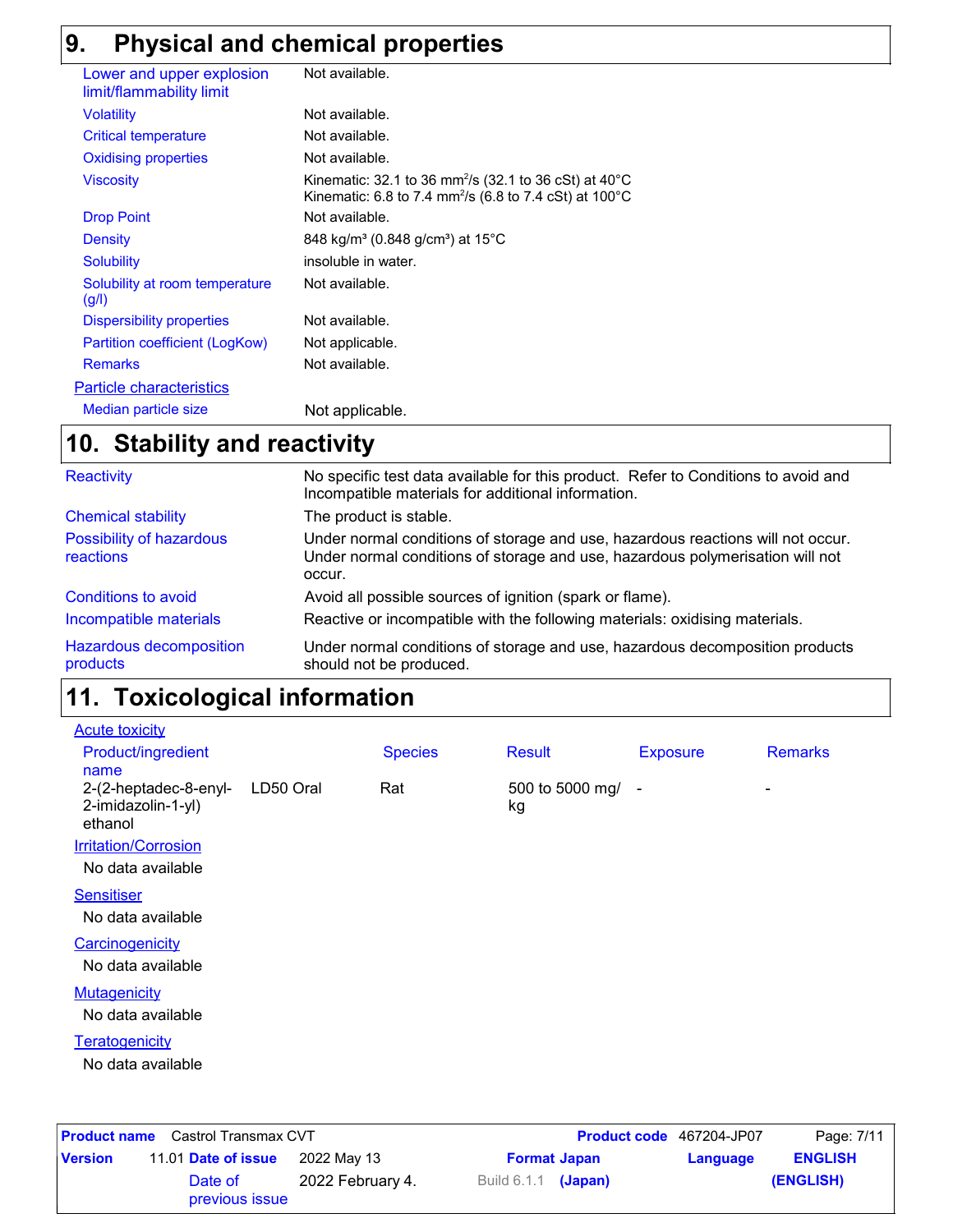# **11. Toxicological information**

Reproductive toxicity

## Aspiration hazard

| <b>Name</b>                                            |                                                                                            | <b>Result</b>                                                                                                               |  |  |  |  |
|--------------------------------------------------------|--------------------------------------------------------------------------------------------|-----------------------------------------------------------------------------------------------------------------------------|--|--|--|--|
|                                                        |                                                                                            |                                                                                                                             |  |  |  |  |
| Distillates (petroleum), hydrotreated light paraffinic | Lubricating oils (petroleum), C15-30, hydrotreated neutral oil-based                       | <b>ASPIRATION HAZARD - Category 1</b><br><b>ASPIRATION HAZARD - Category 1</b>                                              |  |  |  |  |
| Information on likely routes of<br>exposure            | Routes of entry anticipated: Dermal, Inhalation.                                           |                                                                                                                             |  |  |  |  |
| Potential acute health effects                         |                                                                                            |                                                                                                                             |  |  |  |  |
| Eye contact                                            | No known significant effects or critical hazards.                                          |                                                                                                                             |  |  |  |  |
| Inhalation                                             | may be delayed following exposure.                                                         | Exposure to decomposition products may cause a health hazard. Serious effects                                               |  |  |  |  |
| <b>Skin contact</b>                                    | Defatting to the skin. May cause skin dryness and irritation.                              |                                                                                                                             |  |  |  |  |
| Ingestion                                              | No known significant effects or critical hazards.                                          |                                                                                                                             |  |  |  |  |
|                                                        | Symptoms related to the physical, chemical and toxicological characteristics               |                                                                                                                             |  |  |  |  |
| Eye contact                                            | No specific data.                                                                          |                                                                                                                             |  |  |  |  |
| Inhalation                                             |                                                                                            | May be harmful by inhalation if exposure to vapour, mists or fumes resulting from<br>thermal decomposition products occurs. |  |  |  |  |
| <b>Skin contact</b>                                    | Adverse symptoms may include the following:<br>irritation<br>dryness<br>cracking           |                                                                                                                             |  |  |  |  |
| Ingestion                                              | No specific data.                                                                          |                                                                                                                             |  |  |  |  |
|                                                        | Delayed and immediate effects as well as chronic effects from short and long-term exposure |                                                                                                                             |  |  |  |  |
| Eye contact                                            |                                                                                            | Potential risk of transient stinging or redness if accidental eye contact occurs.                                           |  |  |  |  |
| <b>Skin contact</b>                                    | or dermatitis.                                                                             | Prolonged or repeated contact can defat the skin and lead to irritation, cracking and/                                      |  |  |  |  |
| Ingestion                                              | Ingestion of large quantities may cause nausea and diarrhoea.                              |                                                                                                                             |  |  |  |  |
| Potential chronic health effects                       |                                                                                            |                                                                                                                             |  |  |  |  |
| General                                                | No known significant effects or critical hazards.                                          |                                                                                                                             |  |  |  |  |
| Carcinogenicity                                        | No known significant effects or critical hazards.                                          |                                                                                                                             |  |  |  |  |
| <b>Mutagenicity</b>                                    | No known significant effects or critical hazards.                                          |                                                                                                                             |  |  |  |  |
| <b>Teratogenicity</b>                                  | No known significant effects or critical hazards.                                          |                                                                                                                             |  |  |  |  |
| <b>Developmental effects</b>                           | No known significant effects or critical hazards.                                          |                                                                                                                             |  |  |  |  |
| <b>Fertility effects</b>                               | No known significant effects or critical hazards.                                          |                                                                                                                             |  |  |  |  |
| <b>Numerical measures of toxicity</b>                  |                                                                                            |                                                                                                                             |  |  |  |  |
| <b>Acute toxicity estimates</b>                        |                                                                                            |                                                                                                                             |  |  |  |  |
| No data available                                      |                                                                                            |                                                                                                                             |  |  |  |  |

|                | <b>Product name</b> Castrol Transmax CVT |                  |                     | Product code 467204-JP07 |          | Page: 8/11     |
|----------------|------------------------------------------|------------------|---------------------|--------------------------|----------|----------------|
| <b>Version</b> | 11.01 Date of issue                      | 2022 Mav 13      |                     | <b>Format Japan</b>      | Language | <b>ENGLISH</b> |
|                | Date of<br>previous issue                | 2022 February 4. | Build 6.1.1 (Japan) |                          |          | (ENGLISH)      |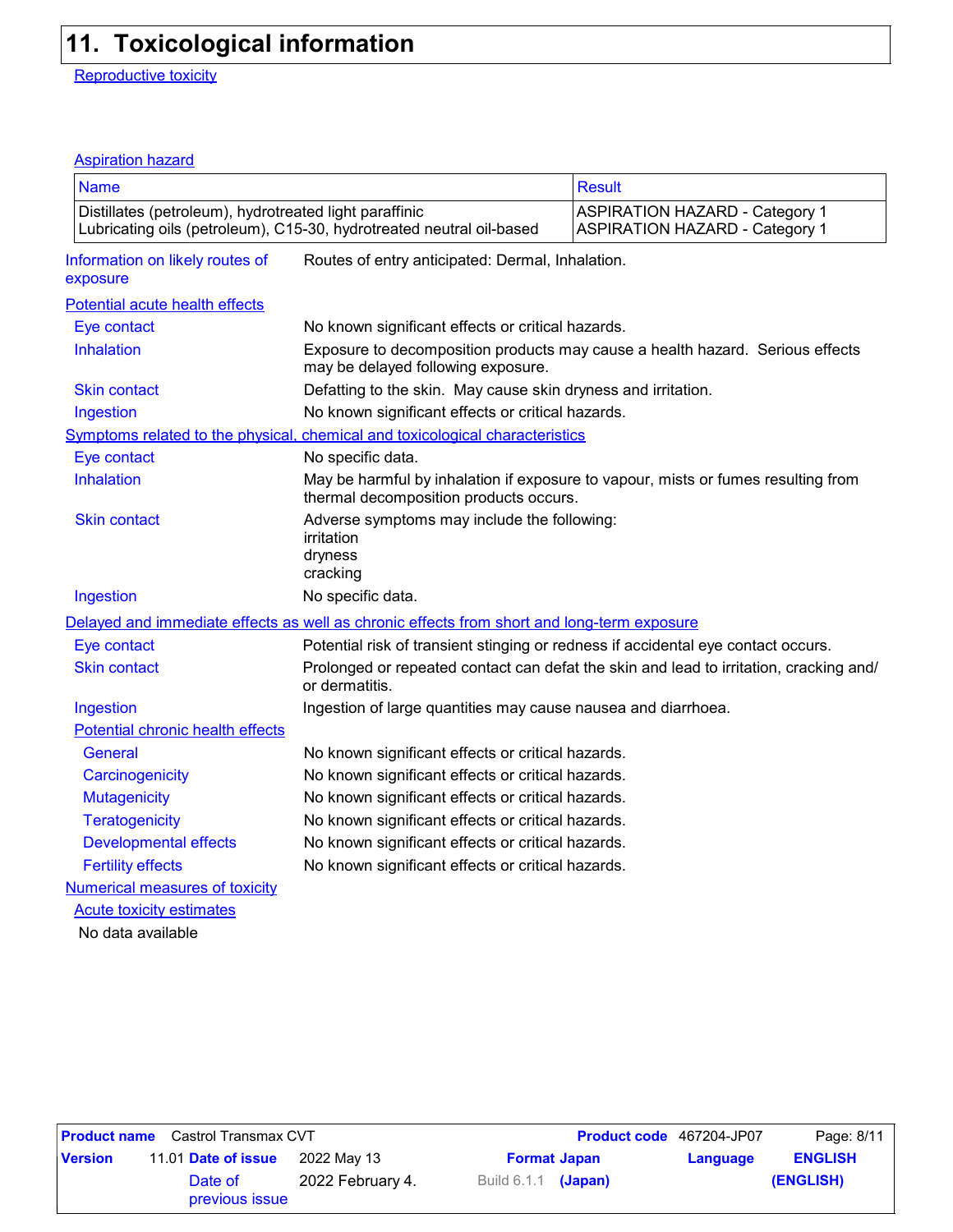## **Ecological information 12.**

| Other ecological information     | Spills may form a film on water surfaces causing physical damage to organisms.<br>Oxygen transfer could also be impaired. |
|----------------------------------|---------------------------------------------------------------------------------------------------------------------------|
| Hazardous to the ozone layer     | Not applicable.                                                                                                           |
| <b>Mobility</b>                  | Spillages may penetrate the soil causing ground water contamination.                                                      |
| <b>Bioaccumulative potential</b> | This product is not expected to bioaccumulate through food chains in the<br>environment.                                  |
| Persistence and degradability    | Not expected to be rapidly degradable.                                                                                    |
| <b>Environmental effects</b>     | This material is harmful to aquatic life.                                                                                 |

## **Disposal considerations 13.**

Disposal methods

The generation of waste should be avoided or minimised wherever possible. Significant quantities of waste product residues should not be disposed of via the foul sewer but processed in a suitable effluent treatment plant. Dispose of surplus and non-recyclable products via a licensed waste disposal contractor. Disposal of this product, solutions and any by-products should at all times comply with the requirements of environmental protection and waste disposal legislation and any regional local authority requirements. Waste packaging should be recycled. Incineration or landfill should only be considered when recycling is not feasible. This material and its container must be disposed of in a safe way. Care should be taken when handling emptied containers that have not been cleaned or rinsed out. Empty containers or liners may retain some product residues. Avoid dispersal of spilt material and runoff and contact with soil, waterways, drains and sewers.

## **14. Transport information**

|                                      | <b>IMDG</b>              | <b>IATA</b>    |
|--------------------------------------|--------------------------|----------------|
| <b>UN number</b>                     | Not regulated.           | Not regulated. |
| <b>UN proper</b><br>shipping name    | -                        | ۰              |
| <b>Transport hazard</b><br>class(es) | $\overline{\phantom{a}}$ | ٠              |
| <b>Packing group</b>                 | ۰                        | ۰              |
| <b>Environmental</b><br>hazards      | No.                      | No.            |
| <b>Additional</b><br>information     | $\overline{\phantom{a}}$ | ۰              |

Special precautions for user Not available.

Transport in bulk according to IMO instruments

Not available.

|                | <b>Product name</b> Castrol Transmax CVT |                  |                            | Product code 467204-JP07 | Page: 9/11     |
|----------------|------------------------------------------|------------------|----------------------------|--------------------------|----------------|
| <b>Version</b> | 11.01 Date of issue                      | 2022 May 13      | <b>Format Japan</b>        | Language                 | <b>ENGLISH</b> |
|                | Date of<br>previous issue                | 2022 February 4. | Build 6.1.1 <b>(Japan)</b> |                          | (ENGLISH)      |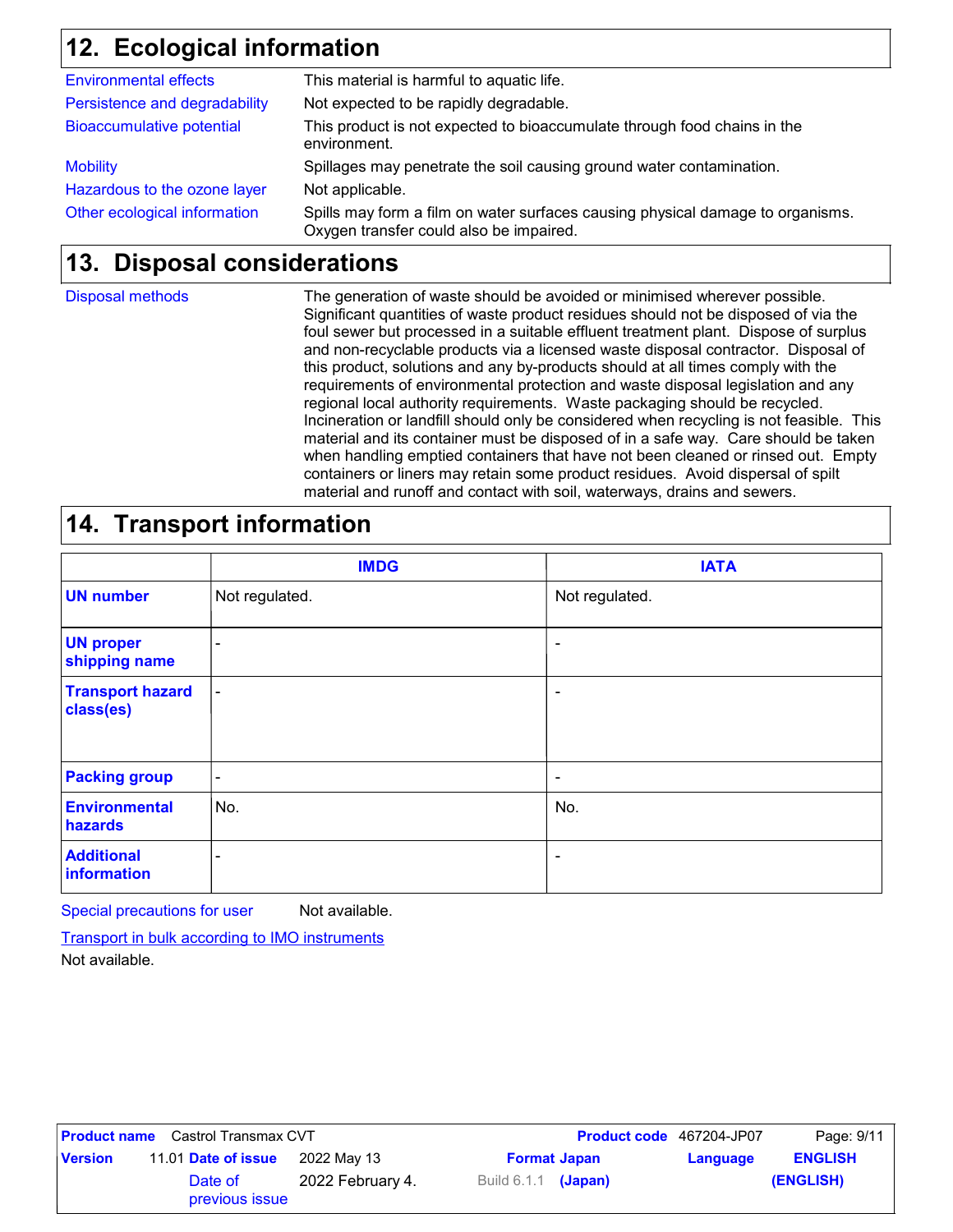# **15. Regulatory information**

### **Fire Service Law**

| <b>Category</b>           | Substance name/Type | Danger<br>category | Signal word                | Designated<br>quantity |
|---------------------------|---------------------|--------------------|----------------------------|------------------------|
| Category IV               | Class IV petroleums | Шı                 | Flammable - Keep Fire Away | 6000 L                 |
| <b>Fire Service Law -</b> | Listed              |                    |                            |                        |

Fire Service Law - Obstructive materials

## ISHL

Special Organic Solvents, etc. Not applicable.

### Substances requiring labelling

| Ingredient name | Name on list | CAS no. | Conc. | <b>Status</b> | Reference<br>number |
|-----------------|--------------|---------|-------|---------------|---------------------|
| -               | Mineral oil  | -       | ≥90   | Listed        | 168                 |

### Chemicals requiring notification

| Ingredient name | <b>Name on list</b> | CAS no. | Conc. | <b>Status</b> | Reference<br>number |
|-----------------|---------------------|---------|-------|---------------|---------------------|
| -               | Mineral oil         |         | l≥90  | Listed        | 168                 |

Pollutant Release and Transfer Registers (PRTR)

Not applicable.

### **Other regulations**

| <b>Australia inventory (AIIC)</b>                            | All components are listed or exempted.                                                                   |
|--------------------------------------------------------------|----------------------------------------------------------------------------------------------------------|
| Canada inventory                                             | All components are listed or exempted.                                                                   |
| China inventory (IECSC)                                      | All components are listed or exempted.                                                                   |
| Japan inventory (CSCL)                                       | All components are listed or exempted.                                                                   |
| Korea inventory (KECI)                                       | All components are listed or exempted.                                                                   |
| <b>Philippines inventory</b><br>(PICCS)                      | Not determined.                                                                                          |
| <b>Taiwan Chemical</b><br><b>Substances Inventory (TCSI)</b> | All components are listed or exempted.                                                                   |
| <b>United States inventory</b><br>(TSCA 8b)                  | Not determined.                                                                                          |
| <b>REACH Status</b>                                          | For the REACH status of this product please consult your company contact, as<br>identified in Section 1. |

## **Other information 16.**

| Date of issue/Date of revision | 2022 May 13.               |
|--------------------------------|----------------------------|
| Date of previous issue         | 2022 February 4.           |
| <b>Prepared by</b>             | <b>Product Stewardship</b> |

|                | <b>Product name</b> Castrol Transmax CVT |                  |                       | <b>Product code</b> 467204-JP07 | Page: 10/11    |
|----------------|------------------------------------------|------------------|-----------------------|---------------------------------|----------------|
| <b>Version</b> | 11.01 Date of issue                      | 2022 May 13      | <b>Format Japan</b>   | Language                        | <b>ENGLISH</b> |
|                | Date of<br>previous issue                | 2022 February 4. | Build $6.1.1$ (Japan) |                                 | (ENGLISH)      |